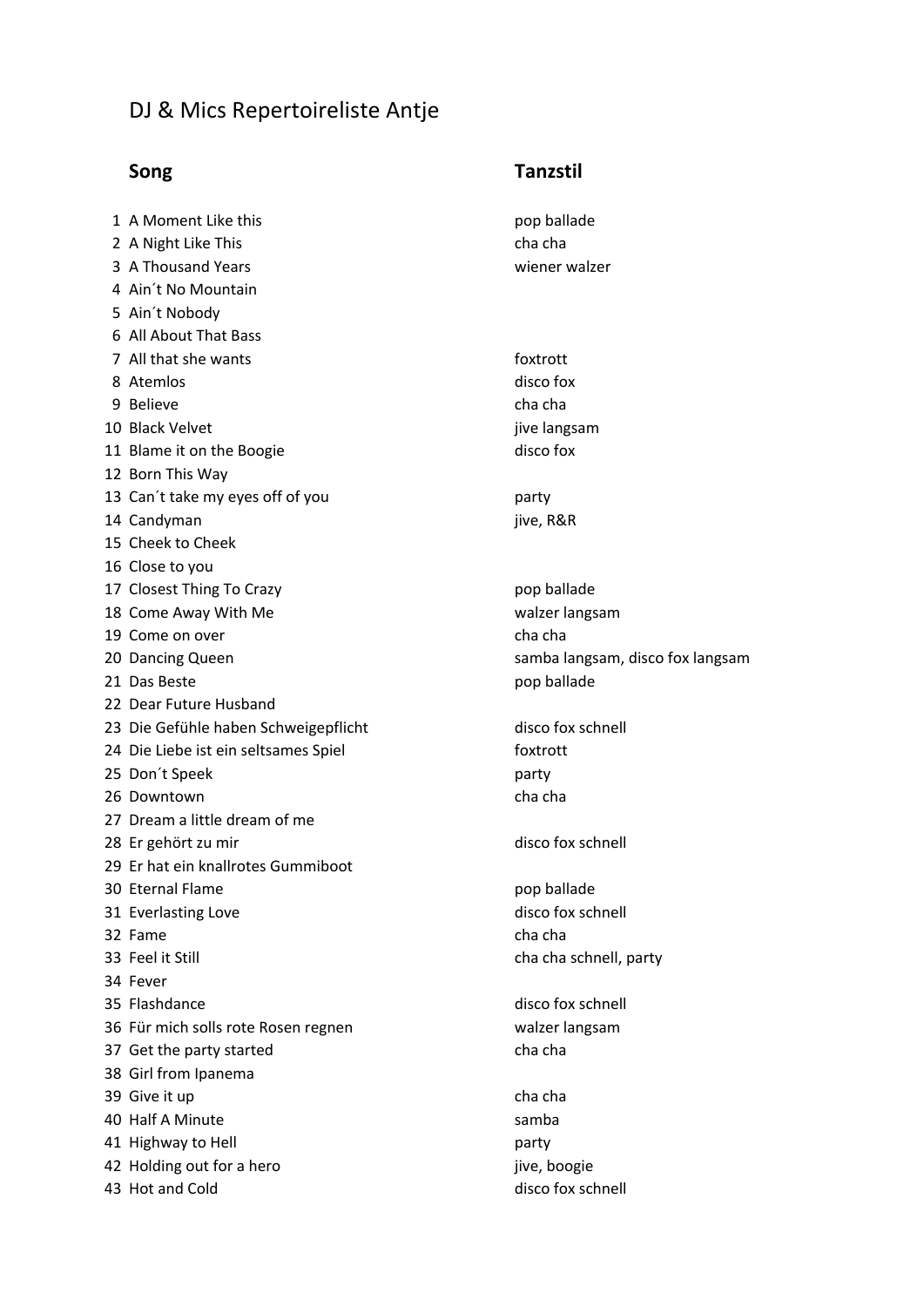44 Hot Stuff disco fox schnell 45 I Am What I Am disco 46 I don't know much pop ballade 47 I don't Wanna Wait contract the contract of the pop ballade 48 I got you babe with the set of the set of the wiener walzer 49 I say a little prayer states and the state of the foxtrott 50 I wanna dance with somebody 51 I will always love you contained by the pop ballade 52 I will survive **party**, disco fox 53 I'm Outta Love disco fox schnell 54 Ich will immer wieder dieses Fieber spürn disco fox schnell 55 Ich will keine Schokolade in the state of the state in the state in the state in the state in the state in the state in the state in the state in the state in the state in the state in the state in the state in the stat 56 If I ain't got you contained the state of the wiener walzer 57 I'm so excited disco fox 58 Ironic party 59 Islands in the Stream character character character character character character character character character character character character character character character character character character character charact 60 It's raining Men disco fox schnell 61 Killing me softly and the state of the state of the state of the state of the state of the state of the state of the state of the state of the state of the state of the state of the state of the state of the state of th 62 Kiss me, honey honey, kiss me 63 La Vie En Rose 64 Lady Sunshine & Mister Moon foxtrott 65 Last Friday Night 66 Let's get loud cha cha cha cha 67 Let's have a Party **R&R** 68 Liebeskummer lohnt sich nicht foxtrott 69 Like A Prayer disco fox langsam 70 Listen to your heart pop ballade 71 Love Shine a Light disco fox langsam 72 L-O-V-E 73 Lullaby Of Birdland slow fox 74 Mamma Mia cha (ango? 75 Mas Que Nada samba langsam, disco fox langsam 76 Mercy cha cha 77 Misty 78 Monday Morning **Construction Construction** Quickstep 79 Money, money, money cha cha, disco fox, tango 80 Moves Like Jagger party 81 Mr. Postman cha cha 82 Mr. Sandman Quickstep 83 Nah Neh Nah Quickstep 84 Never can say goodbye disco fox schell 85 Night and Day slow fox 86 One and Only 87 On The Radio and The Radio disco fox schnell 88 On the Sunny Side of the Street slow fox 89 Poker Face 90 Quando, Quando, Quando 91 Que Sera wiener walzer 92 Reet Petite boogie, jive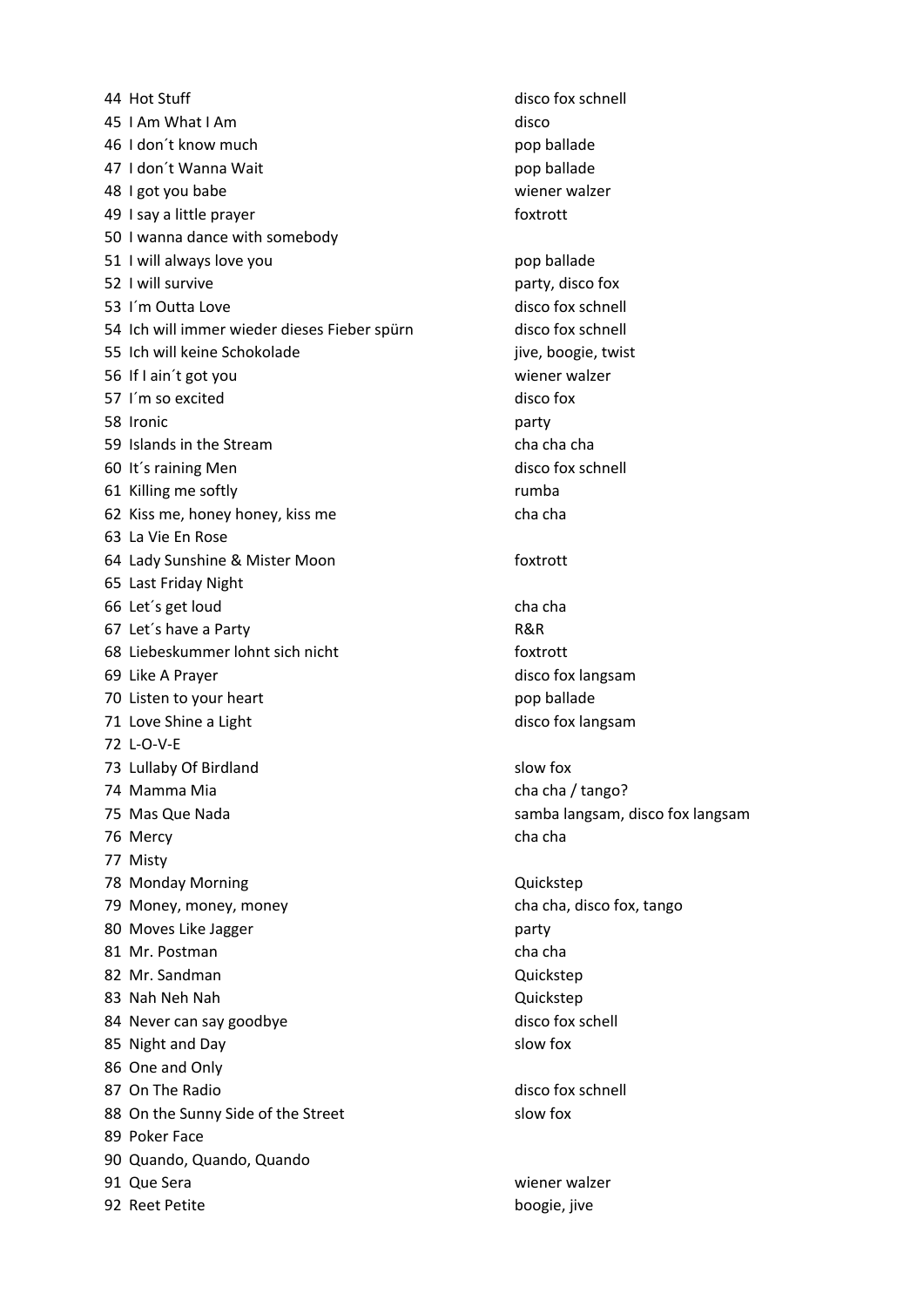93 Rehab 94 Rosegarden cha cha schnell 95 Route 66 slow fox 96 Saving all my love for you wiener walzer 97 Schöner Fremder Mann and the control of the disco fox langsam 98 Schuld war nur der Bossa Nova subsetted and samba, bossa nova 99 Sentimental Journey 100 Shake it off 101 Shoop Shoop Song characters and the change of the change of the change of the change of the change of the cha 102 Single Ladies 103 Sleeping in my Car cha cha 104 Smooth Operator cha cha cha cha 105 Something In The Water **charges** cha cha, disco fox 106 Something Stupid 107 Son of a Preacher Man 108 Street Life disco fox langsam 109 Strong enough discofox schnell, samba 110 Stumblin´ in cha cha 111 Stupid Cupid **in the set of the set of the set of the set of the set of the set of the set of the set of the set of the set of the set of the set of the set of the set of the set of the set of the set of the set of the** 112 Summer Dreamin' and the contract of the contract of the contract of the contract of the contract of the contract of the contract of the contract of the contract of the contract of the contract of the contract of the co 113 Summer Nights 114 Sunny samba 115 Sway cha cha 116 Sweet Dreams cha cha 117 Tea for two slow fox 118 The bare necessities example to the charlston 119 The Best character character character character character character character character character character character character character character character character character character character character character 120 The Shadow of Your Smile rumba 121 The Time Of My Life 122 The Way I am and the Way I am a structure of the Way I am a structure of the Tumba 123 This Is The Life **fox**, quickstep 124 Time after Time character Channel Channel Channel Channel Channel Channel Channel Channel Channel Channel 125 Top of the World **fox**, quickstep 126 Torn disco fox langsam 127 True Love walzer langsam 128 Up Where We Belong foxtrott 129 Venus disco fox 130 Walking on Sunshine and Theorem and Theorem and Theorem and Theorem and Theorem and Theorem and Theorem and Theorem and Theorem and Theorem and Theorem and Theorem and Theorem and Theorem and Theorem and Theorem and Th 131 Wannabe disco fox langsam 132 Waterloo iyo ku marka ah ah iyo ku marka ah iyo ku marka ah iyo ku marka ah iyo ku marka ah iyo ku marka a 133 We've got tonight controlled to the pop ballade 134 What a difference a day makes 135 What a wonderful world and the control wiener walzer 136 What The World Needs Now 137 What's up expected to the contract of the pop ballade 138 When I need you wiener walzer 139 When Love Takes Over **party** party 140 Wilds Wasser **pop ballade** 141 You light up my life wall as a set of the walzer langsam